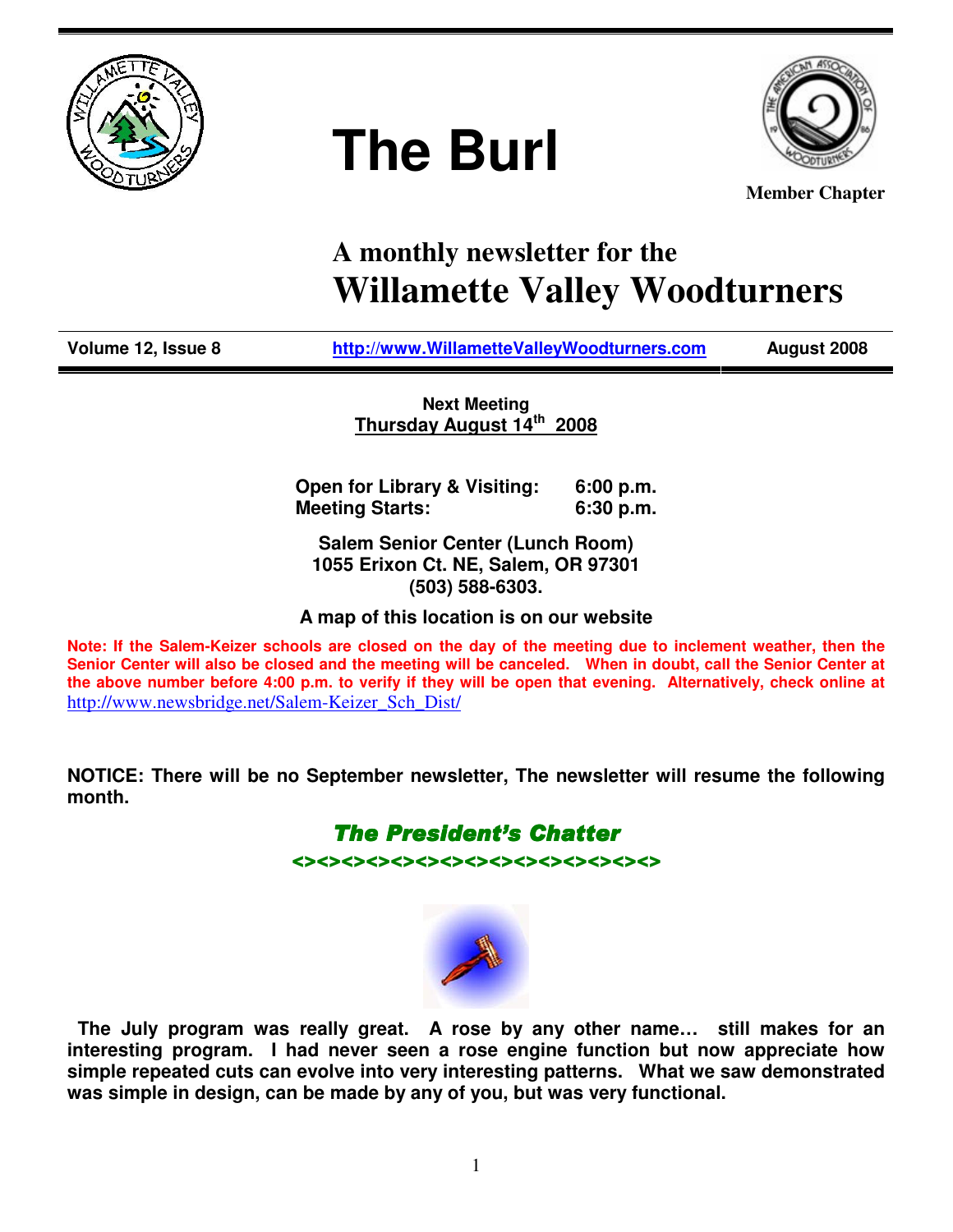**The club is moving into a very busy month. We collected logs in June and milled most of them in July. Now in August we will gather for a shared potluck meal and continue milling some logs and processing the wood into turning blanks. Members who do not have easy access to turning wood have additional incentive to attend the picnic. Our regular meeting will have a program put on by a person from Eugene who makes his living turning. In addition we have two opportunities for public demonstrations. We will be at the Steamup at Powerland near Brooks on the first weekend in August and at the State Fair for the last week of the Fair. There is still space if you wish to participate in either event.** 

 **At the July board meeting it was agreed to bring to Salem some of the nationally known turners who sometimes are engaged by the clubs in Portland. To support this activity and other increased expenses we will vote on a dues increase in November. This will be the first increase in dues in the 12 year history of the club and one that is necessary to keep us fiscally sound and able to continue providing good programs.** 

 **Nominations are coming up for the 2009 calendar year. Contact Pete Peterson to volunteer to run for an office or the board or to suggest someone you think would do a good job. All four officers and two board members are elected each year. Officers are limited to two consecutive one year terms in an office. So here is your chance to take a more active role.** 

 **In September the Senior Center will be closed. For the first time we will be visiting another club for our meeting. On September 4, we will attend a meeting of the Northwest Woodturners. Wear your nametags for the visitation. Details are elsewhere in the newsletter.** 

**Keep the chips flying. Walt Thies President Willamette Valley Woodturners** 

### **Current & Upcoming Events**

 $\leftrightarrow$ 

**August Meeting** 

**Mark "Rudi" Rudolph from Eugene will be our demonstrator for August.** 

**He's going to show us how to use and work with some alternative materials, other than wood. The following came from Rudi.** 

**"I started turning way back in junior high school. Working with the lathe was particularly attractive to me at the time because it was the one piece of power woodworking equipment that didn't intimidate me, and I was also able to achieve some degree of success fairly quickly, which was important at that age.** 

**After high school I purchased some basic turning equipment but had to sell it when I went off to college a couple of years later. Then for 15 years or so I didn't turn at all. Around 1990, I found myself in a job that was killing my soul eight hours at a time. In searching for**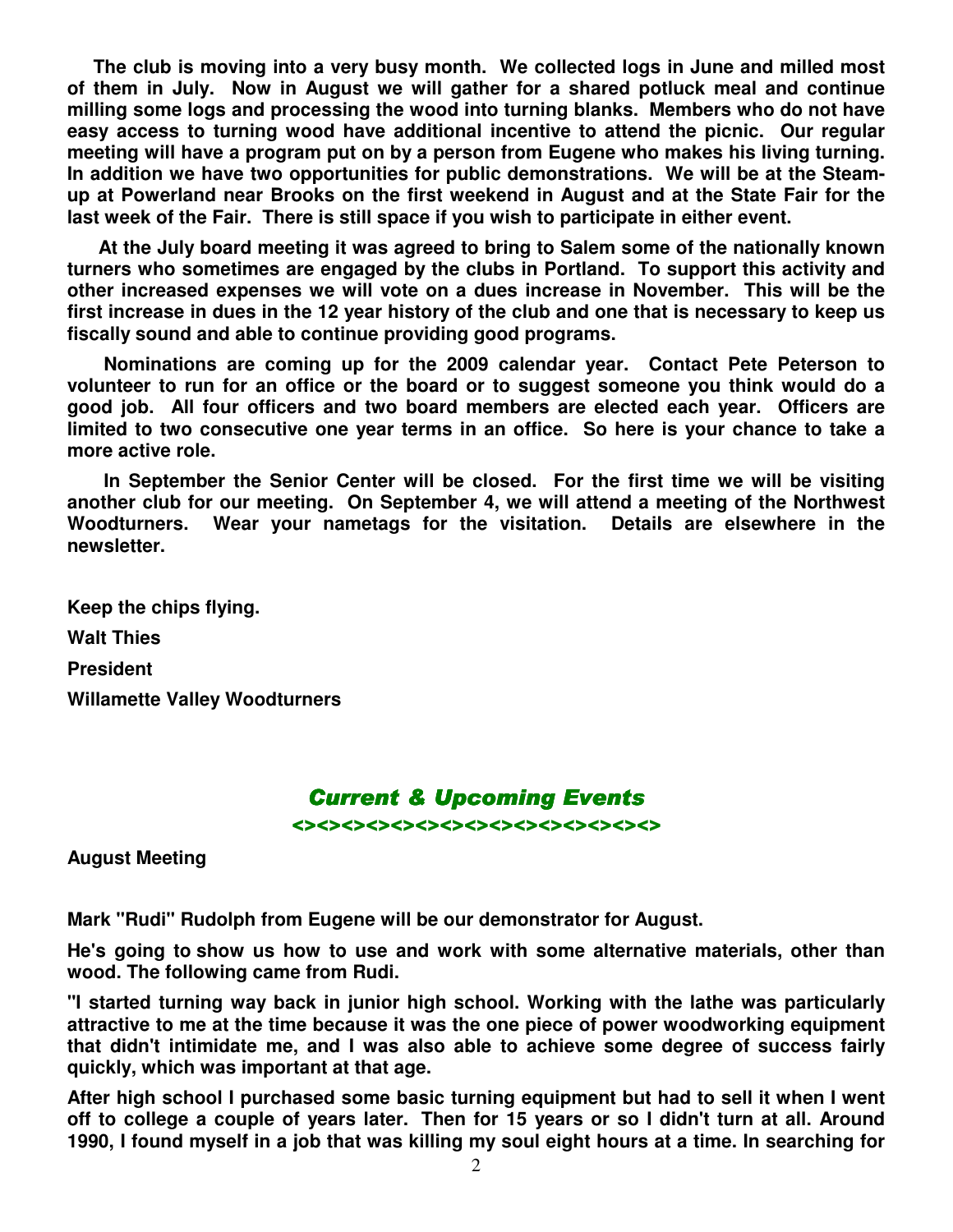**some sort of creative outlet to keep myself from melting, I thought, "You know, that turning stuff was kind of fun. Why don't you try it again?" And so I bought a lathe and rented the back room of someone's garage for \$30 a month.** 

**I found that turning is sort of like riding a bike: you never really forget how. Of course, with better equipment, tools and instructional aids, I was soon able to surpass my modest junior high school efforts. And then I found a big surprise. There was an artist inside of me! In the fall of 1993 I quit that well-paying, well-benefited, permanent full-time job to go into business for myself. Since then I have turned for my living under the business name Wooden Apple Woodturning.** 

**My primary focus is small gift-type items such as bottle stoppers, pens and pencils, turned boxes and the like. I also sell green-turned salad bowls and one-of-a-kind art pieces. I'm a regular at the Eugene Saturday Market and at various art and craft shows in the region. A niche I fill is short-run duplicating of various turnings, usually in quantities of 20-100. I also work with contractors to replicate old house parts. Over the years, if it's round, I've either done it or probably could figure out how to do it.** 

**Another turning related activity that I greatly enjoy is sharing my knowledge of turning. This takes the form of teaching turning courses at the Eugene Woodcraft store and occasionally giving demonstrations for fellow turners.** 

**I'm looking forward to seeing and talking with you at your August meeting!"** 

**===============** 

**Upcoming Meetings** 

 **September: Visit to Northwest Woodturners – See Club News & Benefits** 

 **October: Bill McCoy Christmas ornaments** 

**November: Ken Spaur Details to come** 

### **Sawdust Session News**

#### <><><><><><><><><><><><><><><>

#### **From Nick Stagg**

**We still need one more participant for the Bonnie Klein class at my workshop.** 

**For those of you who don't know Bonnie, she's famous for her threaded boxes and her highly decorated spinning tops. She also has her own Mini Lathe and accessories, including her threading jig, which she designed.** 

**She's a wonderful teacher and a talented turner and her time is limited between other teaching commitments, so we need to let her know as soon as possible if we can make up a class of six people.** 

**Her fee \$650 per day plus travel expenses, I added \$200 for travel and that makes the class cost \$360 per student for the three days.**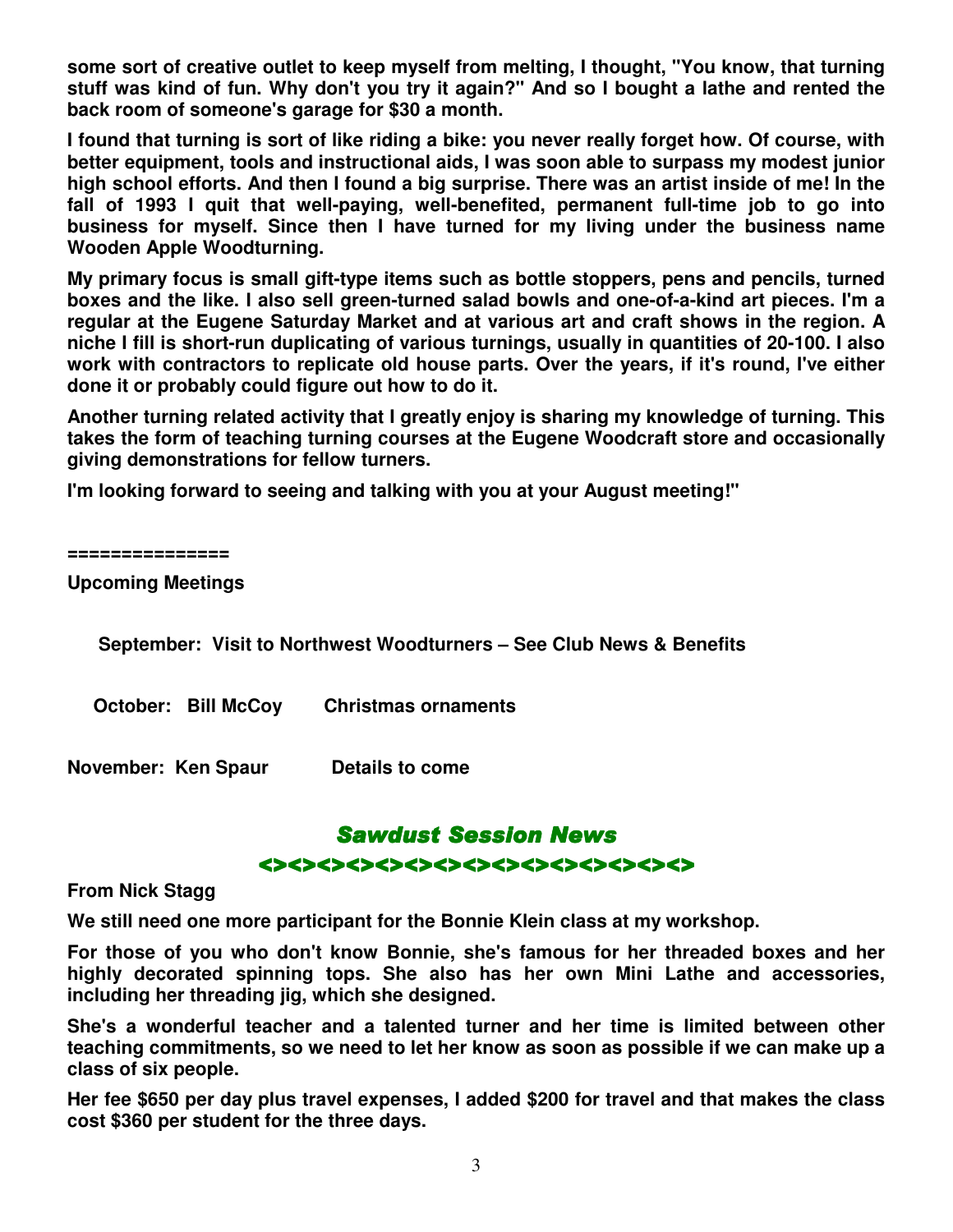**If you're a box maker, or would like to make boxes, this is an opportunity not to be missed.** 

**Nick Stagg You can contact me at ukstagg@dishmail.net 503 871 1128** 

## Club News & Benefits <><><><><><><><><><><><><><><>

#### **Our Member of the Month is Myron Yancy**



 **Myron has been active in all the club activities he helped with the school turning project has attended the various sawdust sessions, helps with the wood raffle, and has brought his big trailer to help with club activities such as gathering logs and the upcoming move to the new Senior center. Myron is another good example of an active club member who volunteers and then just pitches in and does what is necessary to make the club function. The club does very well because the spirit of volunteerism is running high. Thanks Myron we are glad you are a part of this club.** 

#### **No Regular Meeting in September**

**As you know there will be no official meeting in September because of the move involving the Senior Center. However, we are welcome to attend the Northwest Turners for their meeting which is the first Thursday of the month, Sept 4. The meeting will start at 7:00 pm at Chem West, 13500 SW Pacific Hwy #185, Tigard, OR 97223.** 

 **Molly Winton will be their demonstrator. She'll also hold a hands-on class Friday, the next day, and an all-day demo on Saturday, for \$30. Both the Friday and Saturday sessions are at Chem-West.** 

**Molly is well known for her textured and burnt pieces and demonstrated the process at the AAW Symposium in Portland. She makes her own handpieces and brands and does an excellent job of explaining the procedure.** 

**Is there an interest in putting together some car pools? We will put out a clipboard with a sign-up sheet on it. Those planning to go to this visitation should sign-up so we can let them know how many visitors to expect. If you are interested in a car pool please so indicate on the sheet when you arrive at the meeting, then check the sheet later to see if there is someone you want to talk to about car pooling. If will be up to individual members to arrange for transportation.** 

**================** 

#### **November Elections**

**The following have agreed to be on the nominating committee for 2009: Pete Peterson chair, Jack Knight, Don Roberts, Ken Spaur. They will have a slate to present to the Board by early October. The slate will be announced to the club on October 9 and additional**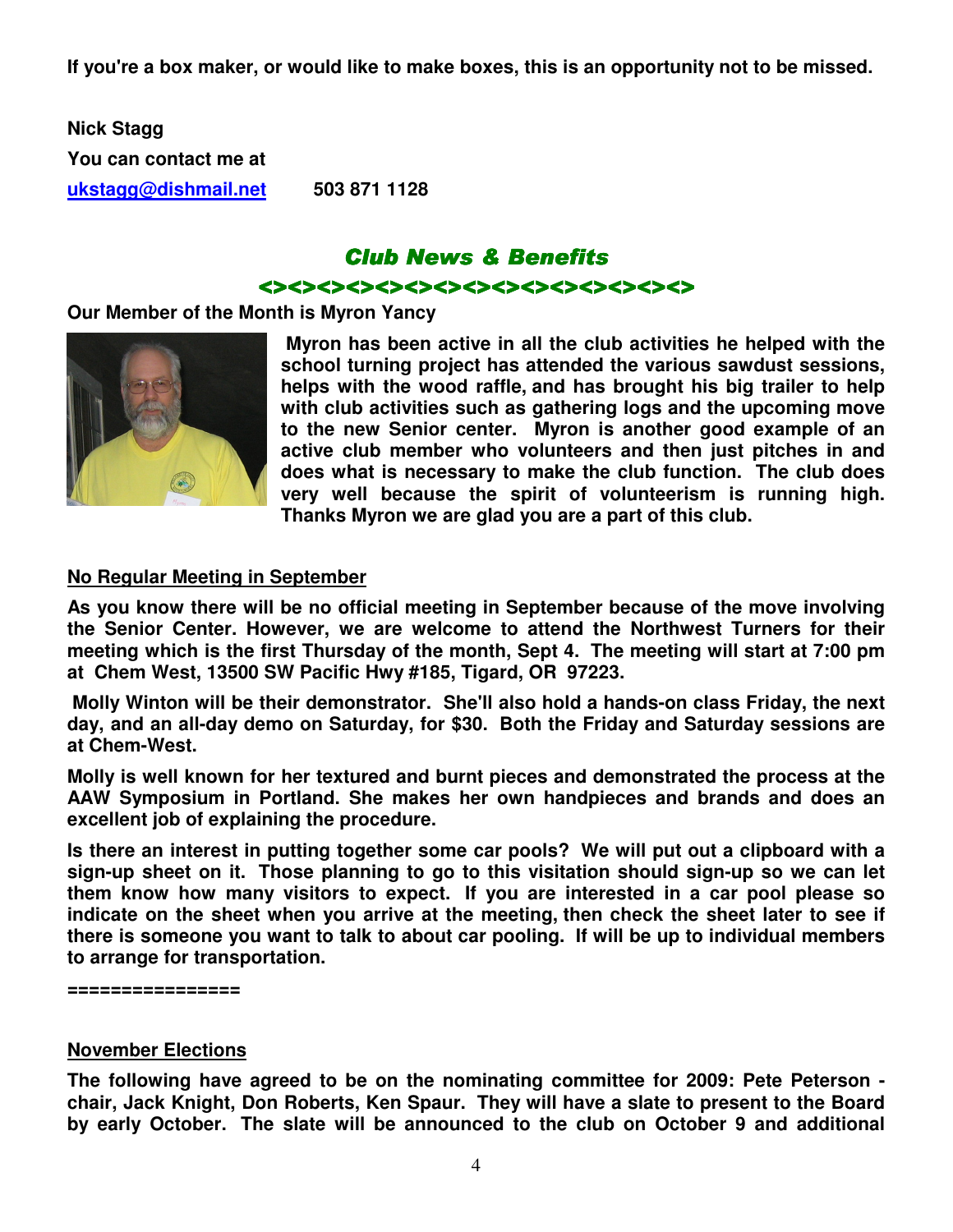**nominations will be accepted from the floor. At the club meeting on November 13, we will again announce the slate proposed by the Board and call for additional nominations and then vote.** 

**If you have a recommendation for a Board member please contact Pete Peterson. His contact information is at the end of this Newsletter.** 

**================** 

#### **Future Demonstrators**

**We'll have elections for Officers in 2009 coming up in a short while and I'll need to get some Demonstrators lined up for the first couple of months of 2009. This will give the Program Director a start for the New Year.** 

**Here's where I need your help. Who would you like to see demonstrate in the future months? Any ideas? Call or email me and I'll see what I can do, even though they might be a stretch, I'll do what I can.** 

**This will also help me or someone else in their future plans. It's your club so let me hear you thoughts. I'd like to hear the membership's voice on this.** 

 **Thank you in advance, Nick** 

**ukstagg@dishmail.net 503 871 1128** 

### Oregon State Fair

#### <><><><><><><><><><><><><><><>

**We are still in need of helpers at the State Fair, which is rapidly approaching and we need your help. If you cannot work a full shift maybe you could give an hour or two out of your busy schedule to help the club out it will be very appreciated. Please call either Rick Harris at 503-910-4059 or Bob Hutchinson at 503-581-9948 or Bill Hill at 541-913-0985. There will also be a sign-up sheet at the meeting. Thank You** 

**We will be working the last 6 days of the fair starting on Aug 27 and ending on Sep 1. We are going to be working shifts and you will be able to turn anything you like as long as it will fit on a mini lathe. We will have 4 mini lathes and we need 6 people per shift for breaks and talking to the public, you will need to bring your own tools, wood and anything else to complete your project. Shift hours are as follows** 

**10:00AM-1:30PM** 

**1:30PM-5:00PM** 

#### **5:00PM-8:00PM**

**There will be a sign-up sheet at the meeting with the dates and times, if you can't be at the meeting just call Rick Harris or Bob Hutchinson and we will make sure you get a spot or 2 or 3 whatever you want. Thanks in advance for your help we have always had a good turnout and we should this year.**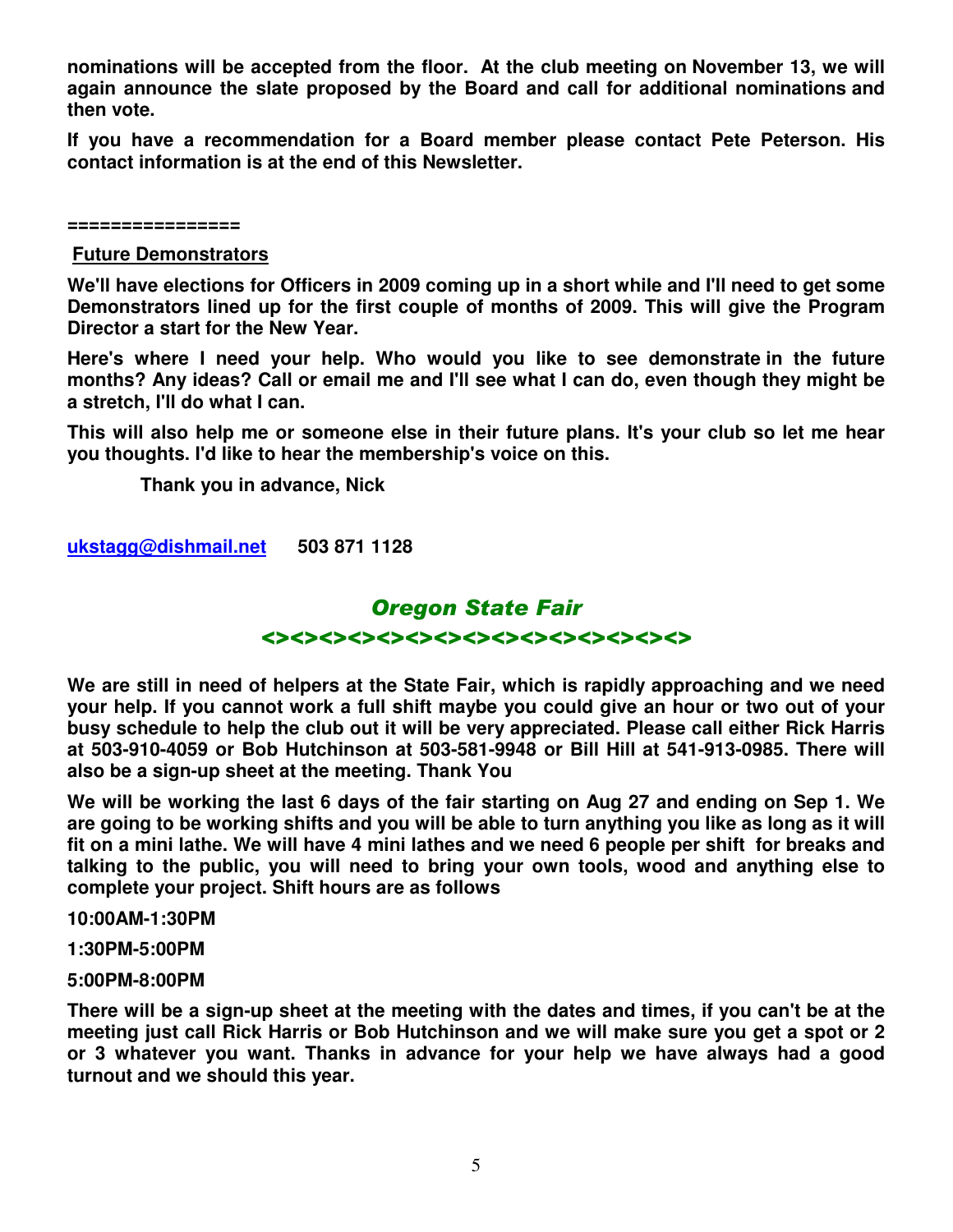# The Club Picnic <><><><><><><><><><><><><><><>

**Pre-picnic work party: The club owes a thank you to members who gathered at Jack Knight's place on Saturday July 26 for a work party. Logs retrieved earlier from Coos Bay and some donated by Elling Hoem (new member), were cut into planks and will be further processed into turning blanks at the picnic for members to take home. The following members participated: Rex Brown, Bob Garvey, Jack Knight, Pete Peterson, Ken Spaur, Nick Stagg, Walt Thies, and Myron Yancey.**

 **The club potluck-picnic will be on August 16, starting at 10:00 AM, the meal will start at 12:30. Spouses and guests are welcome.** 

 **You can still sign-up at the August meeting. To assure that we cook an appropriate number of burgers, if you have a change in plans and wish to increase or decrease the number in your party please let Walt know.** 

**The club will provide burgers, plastic ware and condiments.** 

**Individuals should bring:** 

 **1. A dish to share. Although not intended as a rigid division, the following is suggested based on last name: A – H Salad or Veggies; J--M side dish; P –Z dessert.** 

 **2. Drinks – Bring what you want to drink. Ice chests and ice will be provided for those who wish to keep their drink cool till the meal is ready. Ice water will be provided.** 

 **3. Chairs – Tables are available but chairs are in short supply. Bring what you want to sit on.** 

 **4. If you want something other than a hamburger then bring it, these grills can burn anything.** 

 **5. Members should wear their name tag, stick on name tags will be provided for all others.** 

 **Starting at 10:00 AM, those who wish can observe or participate in the wood butchering. This is a noisy activity so ear protection is advised. Jack Knight will be demonstrating how to cut logs with a bandmill to get the best turning wood. Slabs that are cut by Jack and those prepared by the pre-picnic work party will be available to cut into bowl blanks or blocks for other turnings. Any who participate in preparing the wood will be welcome to take pieces home for turning. This will be a unique opportunity for members who do not have access to wood or a large bandsaw to get wood prepared for a special project. Those with commitments will leave after the potluck while others will resume processing wood into turning blocks. The afternoon ends when the food and wood are gone.** 

**If you use wood for fuel bring your pick-up to the picnic. There will be about two pickup loads of cants and off cuts available to haul off. Those who are interested in small turning blanks may wish to rummage the cutoff pile at the picnic.**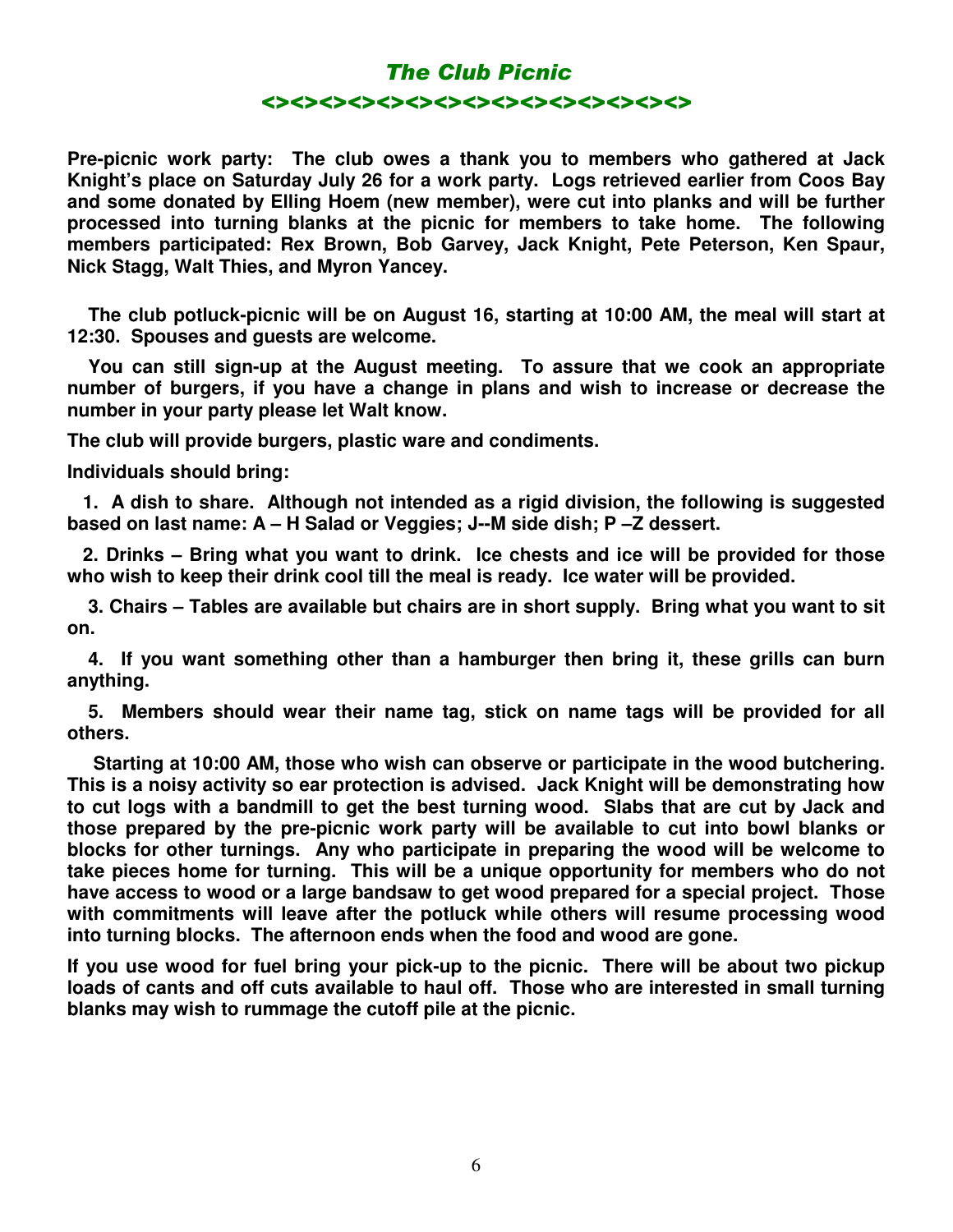

**Welcome to our new member.** 

**Our new member is Bruce Stangeby and he lives in Salem, with his wife Karen, at 432 Stoneway Dr. NW 97304 phone (503) 763-2398 e-mail bstangeby@comcast.net. He likes to turn furniture parts like legs etc. He is interested in turning hollow forms** 



**Whether you are a new turner or have been turning for a long time, there is always something new to learn. If you need help on any skill, please call one of our volunteer mentors. This service is free to our members. If you can contribute additional skill areas contact Walt and have your name added to the list.** 

**Corvallis** 

| 541-745-3802 | plates, natural edge bowls, general questions         |  |
|--------------|-------------------------------------------------------|--|
| 541-752-5214 | collection,<br><b>Christmas</b><br>dust<br>ornaments, |  |
|              |                                                       |  |
| 541-463-9634 | bowls, coring, tool techniques                        |  |
|              |                                                       |  |
| 503-838-4817 | sharpening, general turning                           |  |
|              |                                                       |  |
| 541-327-2647 | turning basics, preparing turning wood                |  |
|              |                                                       |  |
| 503-435-1461 | segmented bowls                                       |  |
|              |                                                       |  |
| 503-897-2082 | pens, bowls, general questions                        |  |
|              |                                                       |  |
| 503-566-6528 | pens and general questions about turning              |  |
|              |                                                       |  |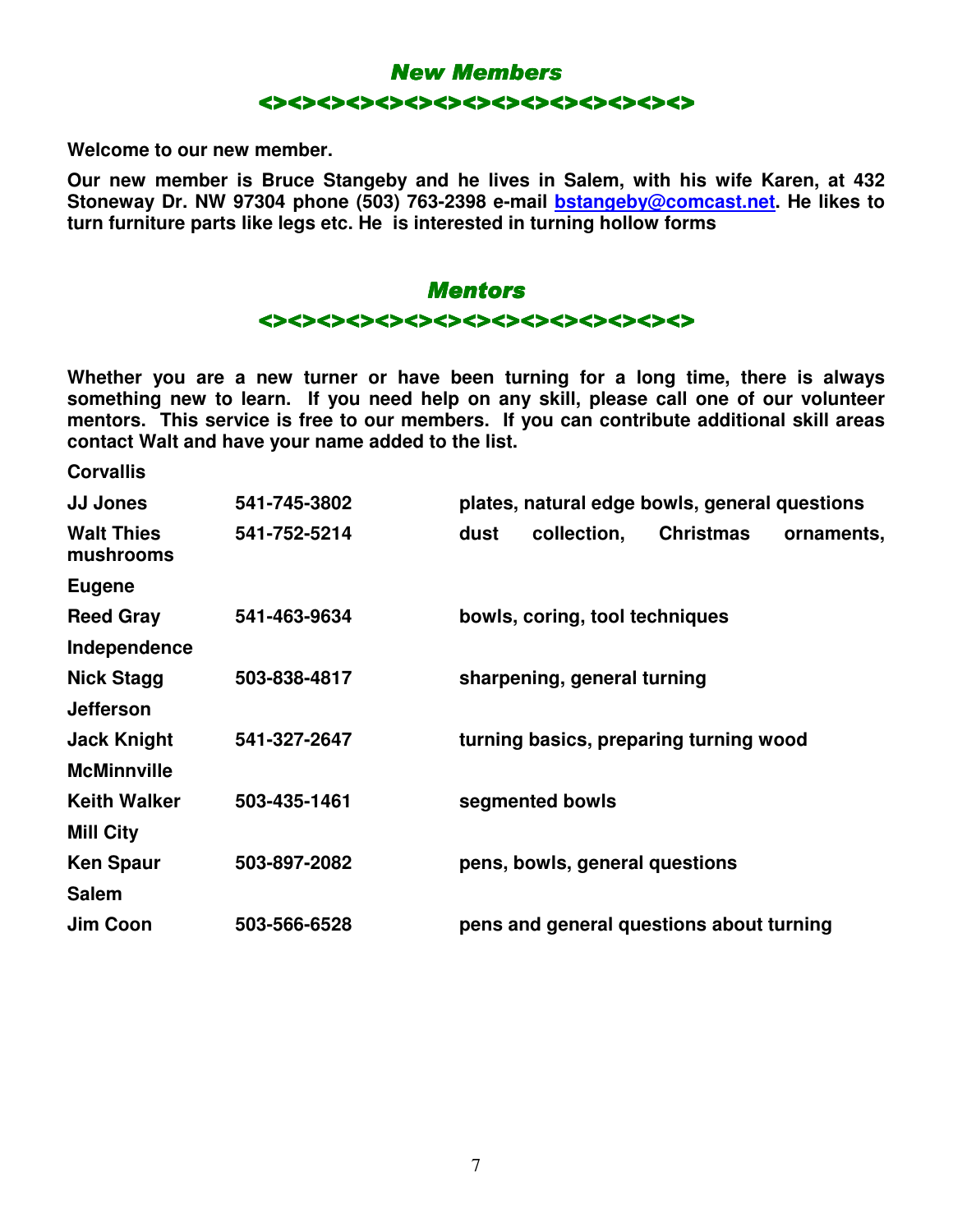# **Club Library** <><><><><><><><><><><><><><><>

Pete Peterson is our Librarian.

**All members are welcome to check out up to three items at a time from the club library. This includes any combination of books, VHS tapes, DVDs, magazines, etc. Items should only be kept out for one month. If you can't read or watch them in that time, please bring them back so someone else can take a turn. You can then check them out again later. Thanks for your cooperation!** 

**An inventory of library items is underway. When finished it will enable members to quickly identify items of interest.** 

# WVW Board Meetings

#### <><><><><><><><><><><><><><><>



**Present at the July Board meeting were Rick Harris, Neva and Bob Hutchinson, Pete Peterson, Nick Stagg, Walt Thies, Joe Torgerson, Keith Walker and Darren Wellington.** 

**The focus of the July Board meeting was on possible changes and positives about the club meetings. A few members leave early after the last break and miss the announcements and Q&A. It was suggested that we make announcements during the first break.** 

**The lighting for the demonstrations is not ideal and our volunteer Nick Stagg is working on improvements.** 

**Sending the newsletter out by Email has resulted in reduced use of the web site. It was agreed to resume the old method of distribution by putting the current newsletter on-line and notifying each member when it is available. The photo gallery has been static for some time. We are currently unable to make changes or additions. It was suggested we look into other ways of displaying a limited number of turned items and other photos. A subcommittee of three was formed to look into the web site in general.** 

**It was reported that membership and attendance are up. The need is still there to welcome new members and make them feel they are a part of our group. There has been a significant increase in the number of items on the Show & Tell table and there is more participation by members. Individuals should not feel slighted if their project is not discussed, there are simply too many for the time available.** 

**The Board authorized Nick Stagg to rent a portable toilet for club events at his workshop. It was decreed unreasonable for everyone to keep using his home facility.**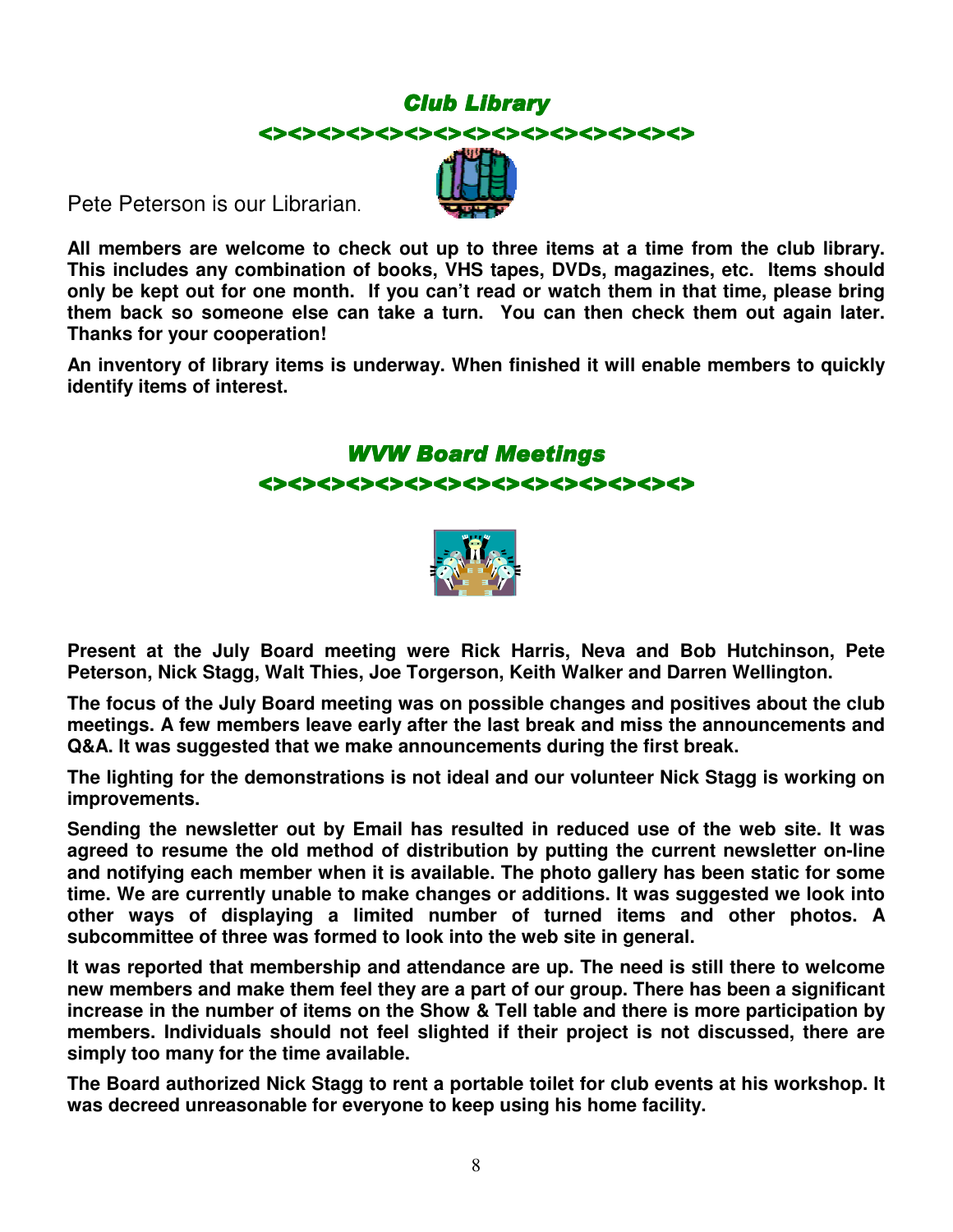**The possibility of increasing the club dues was discussed. The expenses are increasing, particularly printing, rent and payments to our demonstrators. It was agreed to consider increasing the dues for 2009 to \$30.00 with no increase for juveniles. This will voted upon by the membership.** 

**There will be club elections at the November meeting. A nominating committee comprising Jack Knight, Ken Spaur, Don Roberts and Pete Peterson was selected to find candidates.** 

**Rick Harris is in his second year as treasurer and must be replaced as an officer. Darren Wellington will not run for next year due to other commitments. The Board would like to add a special events coordinator, a job that is currently handled by Rick Harris.** 

# **Officer Reports**

#### <><><><><><><><><><><><><><><> <><><><><><><><><><><><><><><>

# **Treasurers Report**

**By Rick Harris** 



**July 2008** 

| <b>Income</b>                |           | <b>Fuel for Coos Bay Trip</b>              | 440.07    |
|------------------------------|-----------|--------------------------------------------|-----------|
| <b>Beginning Balance</b>     | \$4780.10 | 95.00<br><b>Porta Potty Rental</b>         |           |
| <b>Glue/Anchor Seal</b>      | 105.00    | <b>Light &amp; Light Bulbs</b><br>14.97    |           |
| <b>Raffle</b>                | 63.00     | <b>Sharpies &amp; Clip Boards</b><br>16.07 |           |
| <b>T-shirts</b>              | 16.00     | <b>Mobile Base For Lathe</b><br>256.94     |           |
| <b>Doug Smith Tool Rests</b> | 20.00     | <b>Water Jug, Business Cards</b>           |           |
| <b>Member Dues</b>           | 20.00     | <b>Roster, Donuts</b>                      | 89.97     |
|                              |           | <b>News Letter Copies</b>                  | 39.94     |
| <b>Total July Income</b>     | \$224.00  |                                            |           |
|                              |           | <b>Total Expenses</b>                      | \$1492.96 |
| <b>Expenses</b>              |           |                                            |           |
| <b>Anchor Seal</b>           | 105.50    | <b>Ending Balance</b>                      | \$3511.14 |
| Demo Fee                     | 75.00     |                                            |           |
| <b>T-shirts for Demos</b>    | 359.50    |                                            |           |
|                              |           |                                            |           |

#### <><><><><><><><><><><><><><><>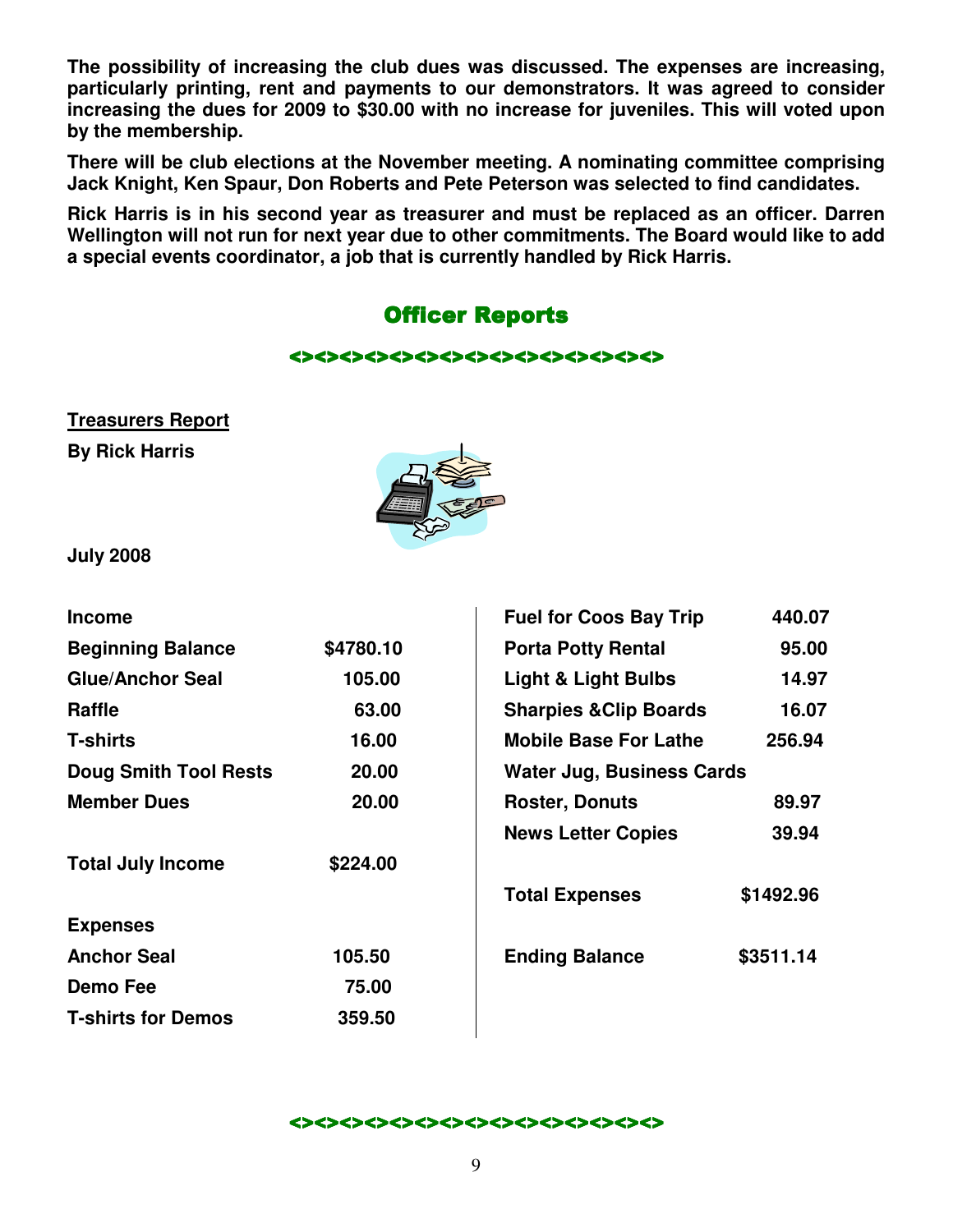#### **The Secretary's Shavings**

**By Neva Hutchinson** 

**July 10, 2008** 

**There were 41 people present…including 1 visitor** 

**Walt reminded everyone to sign up for the Steam Up and the Oregon State Fair. He also talked about the picnic and said that he would send out more information about the potluck.** 

**Also, we will meet at the current location in August, have a visitation in September and be at the new location in October.** 

**Jim McCallister was our presenter. He demonstrated ornamental turning. Due to the limited number of ornamental turning machines, all made in the 1800's, turners who want to develop their skills in ornamental turning must create their own machines. Information is available on line by searching: John McGill or Rose Engine.** 

**Jim demonstrated the various adjustments and explained how they affected the cutting process. The actual cutting tool is a Dremel with a modified router bit . Jim estimated that putting together a Rose Engine would cost between \$600 and \$1000 depending on whether you could mill your own parts or had to purchase them. Parts can be purchased through John McGill.** 

**When you make a cut with a Rose Engine, you cannot go back and clean it up. The cutting process is very slow and is guided by the specific rosette that is on the machine. Different looks can be achieved by changing the angle of the cutting tool. You can also run one pattern, and go back over with another pattern.** 

**If you are creating patterns that you want to repeat, remember to take notes with angles, degrees, settings etc.** 

**Our member of the month was Myron Yancey. He was recognized for his continuing support of the club and his willingness to donate time and the use of his vehicle when needed.** 

**We had over 40 pieces on our show and tell table, ranging from a very large candle stick to very tiny turned earrings. We had examples of alabaster, gummy corrugata, myrtle and mountain mahogany among others. Bill Hill brought his first bowl.** 

**We had a recommendation for Antlers Express, Lebanon for a wood supplier. Call (541)451-4543 or Email antlersexpress@peak.org**

<><><><><><><><><><><><><><><>

**Newsletter Editor's Note**